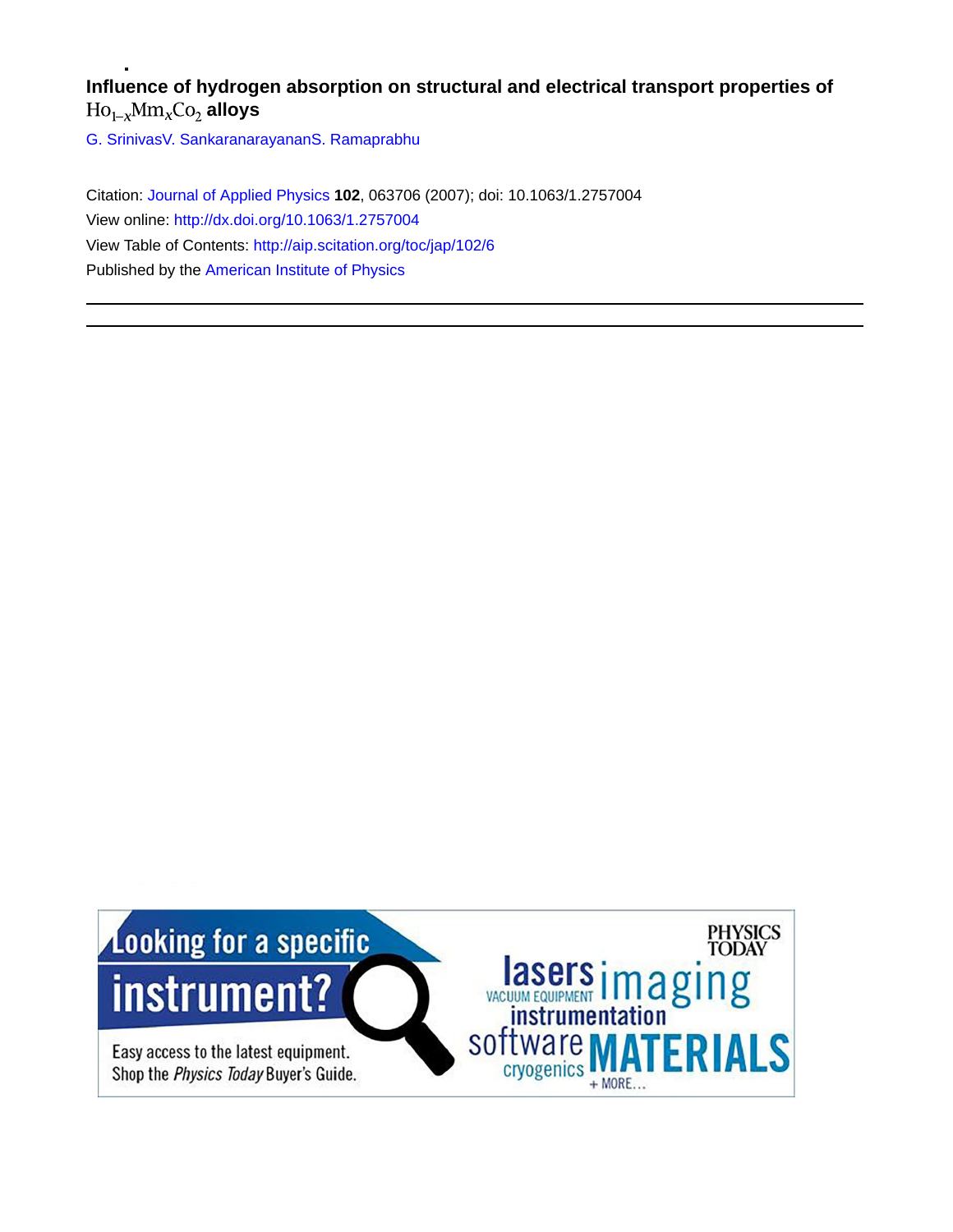# **[Influence of hydrogen absorption on structural and electrical transport](http://dx.doi.org/10.1063/1.2757004) properties of Ho<sub>1−</sub><sup>***x***Mm<sub>***x***</sub>Co<sub>2</sub> alloys</sub>**</sup>

G. Srinivas

*Low Temperature Laboratory, Department of Physics, Indian Institute of Technology, Madras, Chennai 600 036, India and Alternative Energy Technology Laboratory, Department of Physics, Indian Institute of Technology, Madras, Chennai 600 036, India*

#### V. Sankaranarayanan

*Low Temperature Laboratory, Department of Physics, Indian Institute of Technology, Madras, Chennai 600 036, India*

#### S. Ramaprabhu<sup>a)</sup>

*Alternative Energy Technology Laboratory, Department of Physics, Indian Institute of Technology, Madras, Chennai 600 036, India*

Received 14 April 2007; accepted 2 June 2007; published online 19 September 2007-

The structural and electrical transport properties of  $Ho_{1-x}Mm_xCo_2$  ( $x=0, 0.1, 0.2, 0.3,$  and 0.4 and Mm=mischmetal) alloys and their hydrides in the hydrogen concentration *(y)* range of  $0 \le y$  $\leq$  3.6 have been determined through the powder x-ray diffraction (XRD) and temperature dependence of electrical resistivity  $[\rho(T)]$  measurements. At room temperature, these compounds crystallize in  $MgCu<sub>2</sub>$ -type (C15) structure. The crystalline nature and lattice expansion of hydrogenated alloys have been studied using the hydrogen concentration dependence of XRD peak analysis indicating the coexistence of two hydride phases at intermediate hydrogen concentrations. The temperature dependence of the electrical resistivity of alloys has been discussed based on the conduction electron scattering and spin fluctuation scattering mechanisms. The changes in magnetic ordering and transition temperature upon Mm substitution and at different concentrations of hydrogen loadings have been discussed. Furthermore, the transformation from metalliclike conductivity to thermally activated conduction mechanism and different conduction regimes of temperature dependent resistivity upon increasing H concentration have been well described by Kondo-type and electron-electron scattering effects. © *2007 American Institute of Physics*. [DOI: [10.1063/1.2757004](http://dx.doi.org/10.1063/1.2757004)]

#### **I. INTRODUCTION**

Most of the Laves phase  $AB_2$  compounds formed among rare earths  $(R)$  and elements of the *d*-transition series  $(M)$ form stable hydrides and, very often, hydrogen absorption leads to strong changes of the macroscopic structural, electronic, and magnetic properties of these materials due to the bonding between interstitial H atoms.<sup>1-9</sup> Laves phase  $RCo<sub>2</sub>$ and LR<sub>1−*x*</sub>HR<sub>*x*</sub>Co<sub>2</sub> (LR=light rare earth and HR=heavy rare earth) compounds show unusual varieties of physical properties and the results indicate that the physical properties are strongly dependent on the type of rare earth element and the lattice constant.<sup>10–[15](#page-8-2)</sup> HoCo<sub>2</sub> belongs to the  $RCo<sub>2</sub>$  family, crystallizes in  $MgCu<sub>2</sub>$ -type structure, and has enhanced paramagnetic state at room temperature. It readily absorbs large amount of hydrogen, about 3.5–4 H/f.u. and forms stable hydrides. The hydrogen absorption in  $HoCo<sub>2</sub>$  leads to the weakening of magnetic interactions. $8,16,17$  $8,16,17$  $8,16,17$  At higher hydrogen concentrations, the system goes from metallic state to semiconducting- or insulating-type thermally activated conduction.<sup>8</sup> These hydrogen induced metal-semiconductor transitions greatly depend on the type of the rare earth and the substituting elements.<sup>8[,9](#page-8-0)</sup> It is reported that Ce-based compounds lead to stronger thermally activated conduction process upon hydrogenation than  $HoCo<sub>2</sub>$ . However, in the Zr substituted  $HoCo<sub>2</sub>$  compounds, the hydrogen induced thermally activated conduction process drastically gets reduced with increasing Zr content.<sup>8</sup>

Therefore, it is of interest to investigate the structural and electrical transport properties of Laves phase rare earth and Co compounds and their hydrides with a mixture of LR and HR. In order to obtain a better understanding of the role played by hydrogen into driving the modifications of the structural, electrical, and magnetic behavior of these Laves phase compounds, here we present a detailed x-ray diffraction and electrical resistivity studies in the  $Ho_{1-x}Mm_rCo_2$  $(x=0, 0.1, 0.2, 0.3,$  and 0.4 and Mm=mischmetal) alloys and their hydrides. Mischmetal is a cheap natural ore and contains the light rare earth metals: 50% Ce, 35% La, 8% Pr, 5% Nd, 1.5% other rare earth elements and 0.5% Fe. Recently, studies on the hydrogen absorption and desorption properties of Ho<sub>1−*x*</sub>Mm<sub>*x*</sub>Co<sub>2</sub> alloys<sup>18</sup> using pressure-composition  $(P-C)$ isotherms indicate the formation of two hydride phases, i.e., one intermetallic phase dissolving hydrogen (solid solution of the hydrogen in the metal,  $\alpha$  phase) and another hydride phase ( $\beta$  phase), separated by an  $(\alpha + \beta)$  two-phase region. Further, thermogravimetric (TG) analysis shows that the hydrides are in very stable nature at room temperature. In this

<span id="page-1-0"></span>a)Author to whom correspondence should be addressed. Electronic mail: ramp@iitm.ac.in; Tel.: +91-44-22574862. FAX: +91-44-22570509.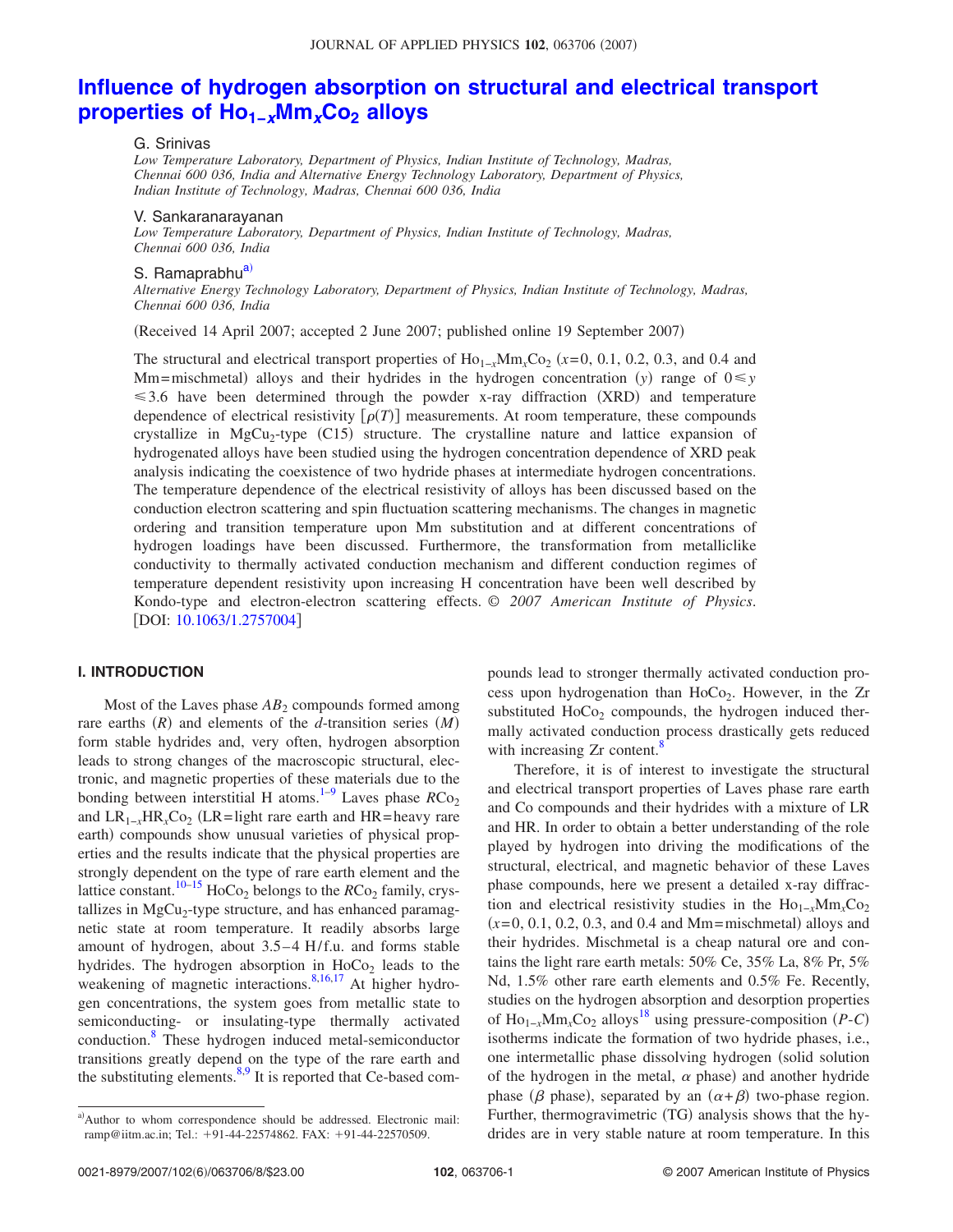<span id="page-2-0"></span>

| TABLE I. The lattice parameters, unit cell volume expansion, and densities of alloys and their hydrides. |  |
|----------------------------------------------------------------------------------------------------------|--|
|----------------------------------------------------------------------------------------------------------|--|

| Alloy hydride<br>composition                                    | Alloys                      |                   |                                                 | Hydrides                   |                   |                              |                   |                                             |                  |
|-----------------------------------------------------------------|-----------------------------|-------------------|-------------------------------------------------|----------------------------|-------------------|------------------------------|-------------------|---------------------------------------------|------------------|
|                                                                 | Lattice<br>Parameter<br>(A) | Density<br>(g/cc) | Volume<br>expansion,<br>$\Delta V/V_{(Mm=0)}$ % | Two phase                  |                   | Hydride phase                |                   | Volume expansion,<br>$\Delta V/V_{(y=0)}$ % |                  |
|                                                                 |                             |                   |                                                 | Lattice<br>parameter $(A)$ | Density<br>(g/cc) | Lattice<br>parameter $(\AA)$ | Density<br>(g/cc) | Two phase                                   | Hydride<br>phase |
| $HoCo_2-H_v$                                                    | 7.1781(2)                   | 10.12             | $\cdots$                                        | 7.60 $(y=1.7)$             | 6.72              | 7.70 $(y=3.8)$               | 5.77              | 18.69                                       | 23.44            |
| $\rm Ho_{0.9}Mm_{0.1}Co_2-H_v$                                  | 7.1839(2)                   | 9.88              | 0.243                                           | 7.57 $(y=1.9)$             | 6.00              | 7.72 $(y=3.5)$               | 5.62              | 16.82                                       | 23.91            |
| $\rm Ho_{0.8}Mm_{0.2}Co_2-H_v$                                  | 7.1900(1)                   | 9.46              | 0.498                                           | 7.61 $(y=1.9)$             | 5.89              | $7.73$ ( $v=3.5$ )           | 5.47              | 18.43                                       | 24.43            |
| $\text{Ho}_{0.7}\text{Mm}_{0.3}\text{Co}_2-\text{H}_{\text{v}}$ | 7.1966(2)                   | 9.31              | 0.775                                           | 7.62 $(y=2.1)$             | 5.63              | $7.77(y=3.7)$                | 5.12              | 18.75                                       | 25.95            |
| $Ho_{0.6}Mm_{0.4}Co_2-H_v$                                      | 7.2040(1)                   | 9.11              | 1.086                                           | 7.61 $(y=1.9)$             | 6.46              | 7.72 $(y=3.6)$               | 5.10              | 17.64                                       | 23.16            |

paper we are concerned with crystalline hydrides of Ho<sub>1−*x*</sub>Mm<sub>*x*</sub>Co<sub>2</sub>−H<sub>*v*</sub> with 0≤ y≤3.6. The coexistence of two hydride phases at lower hydrogen concentrations and the lattice expansion at higher H contents have been reported. The changes in magnetic transition and ordering temperature upon Mm concentration and hydrogen loadings have been discussed. Further, the effect of hydrogen interstitials on the transition from metallic state to thermally activated conducting state in these LR and HR mixture compounds has been discussed.

## **II. EXPERIMENTAL DETAILS**

 $\text{Ho}_{1-x} \text{Mm}_x \text{Co}_2 \text{ } (x=0,0.1,0.2,0.3, \text{ and } 0.4) \text{ alloys were}$ prepared by arc melting of stoichiometric amounts of constituent elements Ho, Mm, and Co with a purity better than 99.9% under a protective argon atmosphere. 6 wt % excess of Ho and Mm were taken in order to prevent the formation of Co-rich phases. The ingots were melted several times to ensure homogeneity. Samples thus obtained were sealed in an evacuated quartz tube and homogenized at 1123 K for 4 days. Hydrogen absorption experiments were performed using the Sieverts-type apparatus. The ingot of annealed samples were preheated under high vacuum at 700 K for 2 h and then exposed to a controlled amount of hydrogen pressure, 0.001–1 bar at 400 K. The amount of H absorbed was determined volumetrically by monitoring the pressure changes in a calibrated volume. In order to get a homogeneous hydrogen distribution, the samples were annealed in a hydrogen atmosphere at 400 K. The hydrogen desorption has been carried out by continuously evacuating the system and increasing the temperature up to 1000 K. The structural and phase identification of alloys and their hydride samples have been carried out using powder x-ray diffraction (XRD). The powder XRD measurements were performed at room temperature using X'pert Pro, PANalytical diffractometer with  $2\theta$  values between 15° and 90°, in steps of 0.05° using Cu  $K\alpha$  radiation. The unit cell parameters were determined by a least-squares refinement method using silicon (5*N*) as an internal standard. The electrical resistivity measurements have been carried out using four-point contact technique on the circular disk shaped bulk Ho<sub>1−*x*</sub>Mm<sub>*x*</sub>Co<sub>2</sub> alloys, buttons with about 8 mm diameter and 1–2 mm thickness, obtained by cutting the arc melted alloy using low speed diamond wheel saw and on samples made of compressed powders of its hydrides having the same dimensions. The densities of the bulk alloys and compressed hydride powders are listed in Table [I.](#page-2-0) The voltage and current leads were attached to the samples using silver paint. The samples were mounted on an electrically insulating support and kept near to the cold head of a closed cycle refrigerator. The temperature was measured using a platinum resistance thermometer (PT100) in the range of 20–300 K. The resistivity measurements down to 5 K have been carried out using a dip-stick helium cryostat, and the temperature has been measured using cernox sensor in the range of 5–30 K. The dc current through the sample was set in the range of  $1 \times 10^{-1}$  –  $1 \times 10^{-3}$  A and the current was first applied in one direction and then reversed, in order to minimize the thermo-emf effects. Measurements at temperatures higher than 300 K could not be made due to the desorption of hydrogen from the hydride samples.

#### **III. RESULTS AND DISCUSSION**

#### **A. Crystal structure and lattice constant of alloys**

The XRD of homogenized  $\text{Ho}_{1-x}\text{Mm}_x\text{Co}_2(x=0, 0.1, 0.2,$ 0.3, and 0.4) alloys with Rietveld analysis shows<sup>19</sup> that all the alloys crystallize in cubic Laves phase with the  $mgCu<sub>2</sub>$ -type structure (space group  $Fd\overline{3}m$ ). The lattice parameters  $(a)$  at room temperature and the cell volume expansion upon Mm substitution are summarized in Table [I.](#page-2-0) The lattice parameters increase linearly with increasing Mm concentration, which is ascribed to the larger radius of the Mm than that of Ho, since the mischmetal is an ore of lighter rare earths, which have larger radii than the heavier rare earth Ho.

### **B. Hydrogen absorption and structural behavior of hydrides**

In order to understand the formation of different hydride phases and the contribution of each hydride phase to the structural property of Ho<sub>1−*x*</sub>Mm<sub>*x*</sub>Co<sub>2</sub> alloys, the XRD of hydrogenated Ho<sub>1−*x*</sub>Mm<sub>*x*</sub>Co<sub>2</sub> alloys with various hydrogen concentrations are investigated. For example, Fig. [1](#page-3-0) shows the XRD patterns of the parent, the dehydrogenated (hydrogenated and then dehydrogenated), and hydrogenated  $Ho_{0.8}Mm_0$ <sub>2</sub>Co<sub>2</sub> alloys with different hydrogen concentrations in the range of 0–3.6 H/f.u. at room temperature. The XRD pattern of the dehydrogenated sample resembles that of the parent alloy, without a shift of peak positions or appear-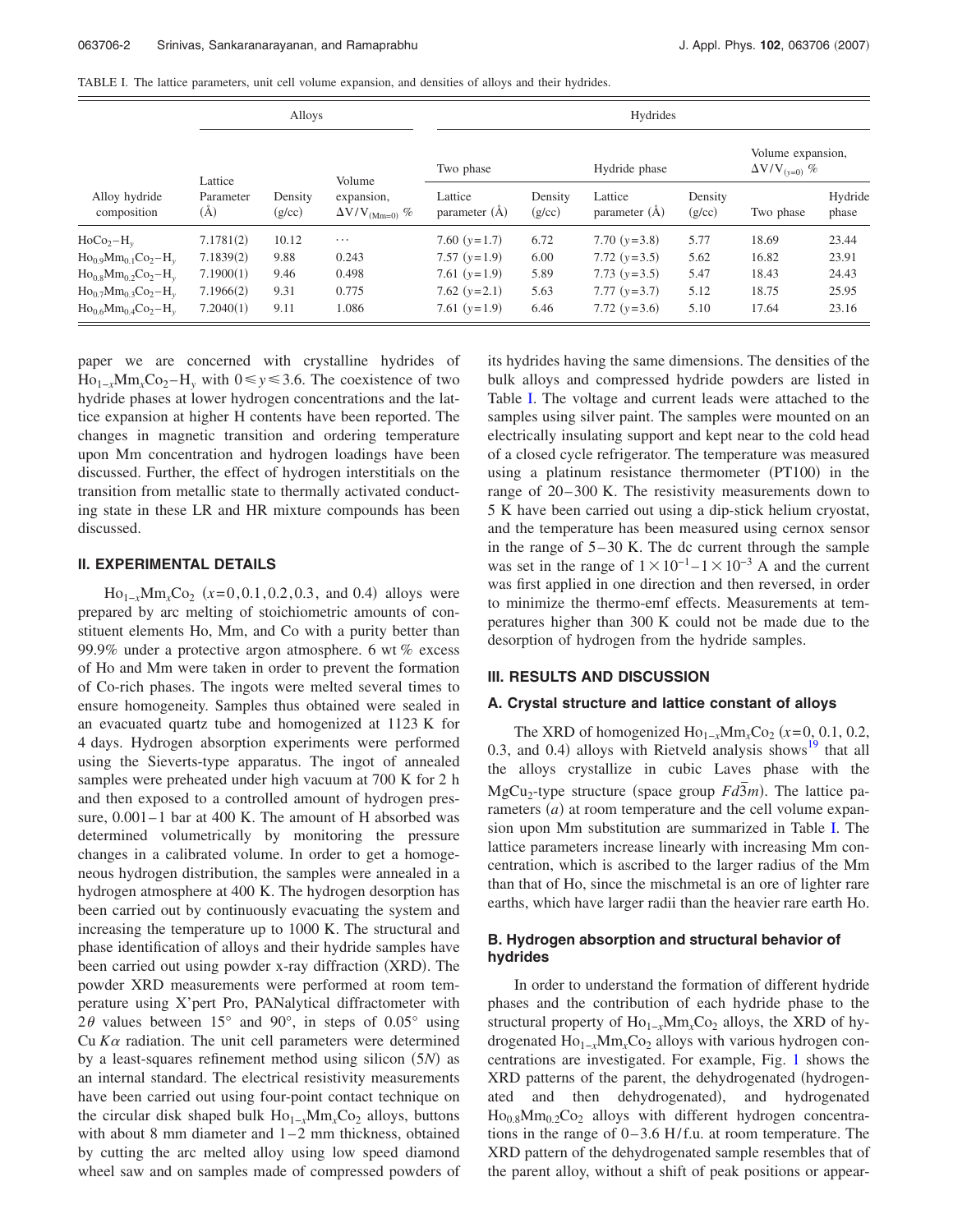<span id="page-3-0"></span>

FIG. 1. Powder XRD patterns of  $\text{Ho}_{0.8}\text{Mm}_{0.2}\text{Co}_2 - \text{H}_\text{y}$ , with hydrogen concentration range of 0–3.6 H/f.u.

ance of the new peaks, except for a small decrease in the intensity. These two facts indicate that there is a slight decrease in grain size due to the plastic deformation. The large cell volume expansion upon hydrogenation and brittle nature of these alloys lead to fine hydride powders. The hydrides of  $Ho_{1-x}Mm_rCo_2$ , with different concentrations maximum up to *y*=3.6 H/f.u., were prepared by controlling the sample temperature and pressure in the range of 0.001–1 bar. A singlephase C15 MgCu<sub>2</sub>-type diffraction pattern is observed for *y*  $\leq 0.5$  and  $y \geq 2$ . In the concentration range  $0.5 \leq y \leq 2$ , all the diffraction lines split into two sets of identical lines, representing the coexistence of the two hydride phases. In accordance with the well-defined plateau in the *P*-*C* isotherms of Ho1−*x*Mm*x*Co2 –H*y*, [18](#page-8-5) XRD, perturbed angular correlation (PAC) and Mossbauer measurements of isostructural Laves phase  $RM_2-H_y$  (Refs. [20](#page-8-7)[–22](#page-8-8)) suggest that this region exhibits coexistence of two hydride phases. One phase (i.e.,  $\alpha$ phase) has a lattice parameter close to that of the unhydrogenated  $Ho_{1-x}Mm_xCo_2$  alloys and the other phase ( $\beta$  phase) corresponds to the hydride phase of Ho<sub>1−*x*</sub>Mm<sub>*x*</sub>Co<sub>2</sub>. The appearance of new set of diffraction lines with large shift towards the lower angle side represents large lattice expansion, due to the growth of the  $\beta$  phase at the expense of the  $\alpha$ phase. However, within the two-phase region, the relative change of amounts of the two phases changes, i.e., the ratio of amount of  $\beta$  phase to  $\alpha$  phase increases as observed by the change in the relative intensities of two identical sets of XRD lines (Fig. [1](#page-3-0)). Whereas in the  $\beta$ -phase region ( $y \ge 2$ ), the diffraction lines systematically shift further towards the smaller angles with increasing *y*, indicating increase in the lattice constant. The concentration dependence of the expansion in lattice constant and the unit cell volume of

<span id="page-3-1"></span>

FIG. 2. Variation of lattice constant and corresponding unit cell volume of  $Ho_{0.8}Mm_{0.2}Co_2-H_v$  upon increase in hydrogen concentration.

 $Ho_{0.8}Mm_0$ <sub>2</sub>Co<sub>2</sub>-H<sub>y</sub> are shown in Fig. [2.](#page-3-1) In the two-phase region, the absorbed hydrogen causes a negligible lattice expansion. In addition, the hydrogen concentration dependence of the lattice constant and the corresponding unit cell volume expansion of Ho<sub>1−*x*</sub>Mm<sub>*x*</sub>Co<sub>2</sub>−H<sub>*v*</sub> in the two-phase and hydride phase region are summarized along with the lattice parameters of parent alloys in Table [I.](#page-2-0) The lattice expansion in the  $\beta$  phase is consistent with the typical volume increase of 2.9  $\AA$ <sup>3</sup> per hydrogen atom observed for different metalhydrogen systems.<sup>23</sup> The present work shows that the formation of hydrides in Ho<sub>1−*x*</sub>Mm<sub>*x*</sub>Co<sub>2</sub> does not lead to amorphization and all the hydrides retain their cubic C15 host lattice structure accompanied by substantial increase of the lattice constant.

## **C. Temperature dependent electrical resistivity of Ho1−***x***Mm***x***Co2 alloys**

The temperature dependence of the electrical resistivity  $\rho(T)$  of Ho<sub>1−*x*</sub>Mm<sub>*x*</sub>Co<sub>2</sub> alloys for *x*=0, 0.1, 0.2, 0.3, and 0.4 is shown in Fig. [3.](#page-4-0) The steplike behavior in the  $\rho(T)$  plots indicates the magnetic transition temperature from paramag-netic state to magnetically ordered state.<sup>13,[14](#page-8-11)</sup> The magnetic ordering transition temperature  $T_C$  has been determined from the maximum in  $d\rho/dT$  vs *T* plots. The observed  $T_c$  of the parent  $HoCo<sub>2</sub>$  is in agreement with earlier published data.<sup>8,[10,](#page-8-1)[13,](#page-8-10)[16](#page-8-3)</sup> The  $\rho(T)$  curves of the Ho<sub>1−*x*</sub>Mm<sub>*x*</sub>Co<sub>2</sub> compounds are characterized by nearly the same temperature dependence in the paramagnetic region. The total resistivity of Ho<sub>1−*x*</sub>Mm<sub>*x*</sub>Co<sub>2</sub> includes several contributions and can be obtained from the Matthiessen's rule given by  $\rho(T) = \rho_0$ + $\rho_{ph}(T)$  +  $\rho_{mag}(T)$ , where  $\rho_0$  is the residual resistivity,  $\rho_{ph}$  is the phonon contribution,  $\rho_{\text{mag}}$   $\left[=\rho_{\text{sf}}(T) + \rho_{\text{spd}}(T)\right]$  is the magnetic contribution containing two spin-dependent parts, where  $\rho_{\rm sf}$  is the spin fluctuation resistivity due to the scattering of the conduction electrons by spin fluctuations within the Co 3*d* band and  $\rho_{\text{spd}}$  is the spin disorder contribution arising from the scattering of *R* 4*f* moments.  $\rho_{\text{spd}}$  is independent of temperature above  $T_C$ , but it shows a  $T^2$  dependence below  $T_c$ .<sup>[24](#page-8-12)</sup> The phonon contribution to resistivity  $\rho_{ph}$  at low temperatures varies as  $\rho_{ph} = bT^5$ .<sup>[14](#page-8-11)[,24](#page-8-12)</sup> The resistivity plots of  $Ho_{1-x}Mm_xCo_2$  below  $T_C$  could be fitted well to the expression  $\rho(T) = \rho_0 + AT^2 + BT^5$ . The fit indicates that the  $T^2$  term is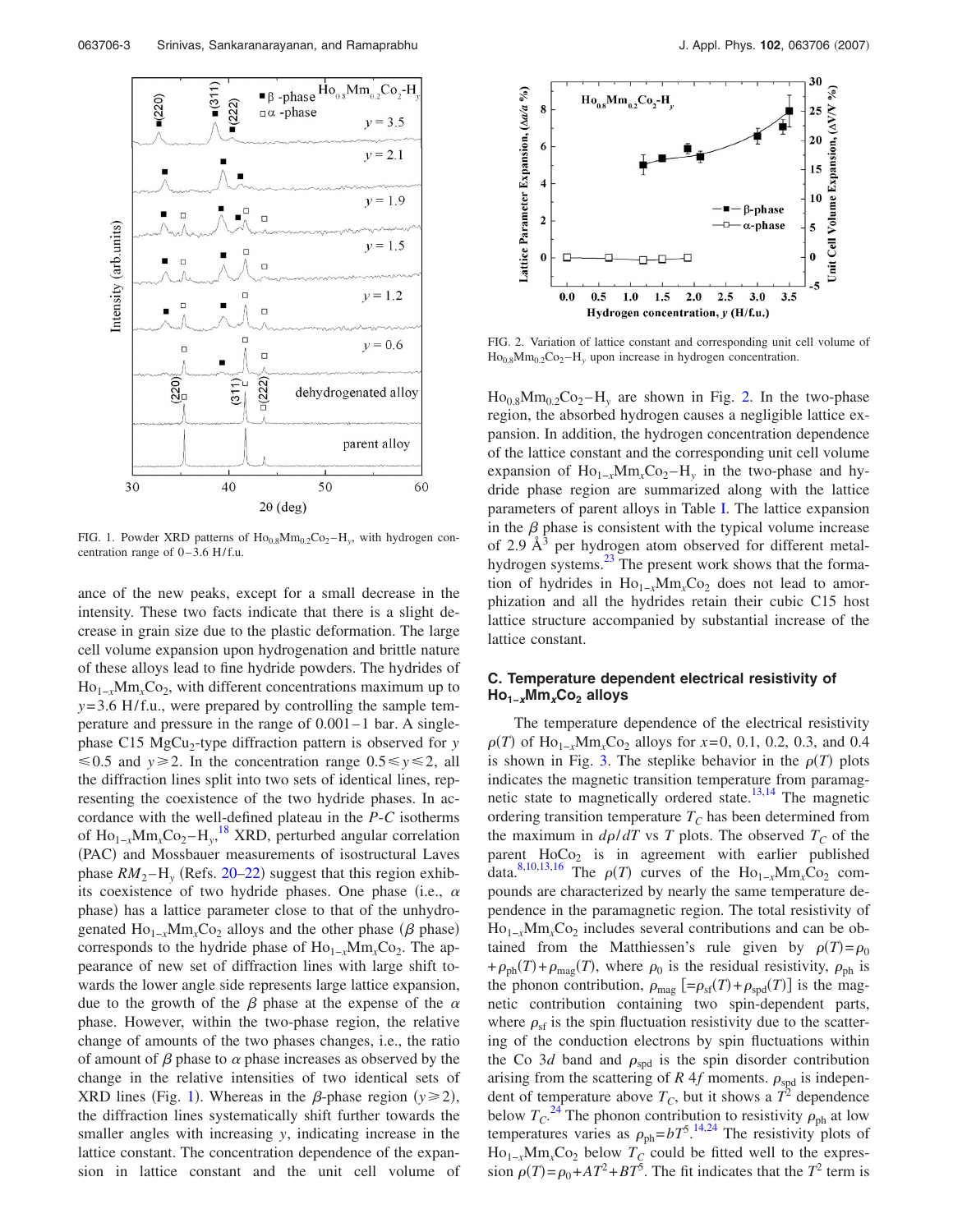<span id="page-4-0"></span>

FIG. 3. Temperature dependent electrical resistivity of Ho1−*x*Mm*x*Co2 alloys for  $x=0$ , 0.1, 0.2, 0.3, and 0.4. Inset 1:  $T^2$  dependence of electrical resistivity below the magnetic transition temperature. Inset 2: variation of Curie temperature with Mm concentration, defined by the maximum in the  $d\rho/dT$  vs *T*.

dominating. Thus inset 1 of Fig. [3](#page-4-0) shows the  $T^2$  dependence of resistivity well below  $T_C$ , which is attributed to the  $\rho_{\text{spd}}^{24}$  $\rho_{\text{spd}}^{24}$  $\rho_{\text{spd}}^{24}$ . A tendency for strong saturation in  $\rho(T)$ , observed above  $T_C$ in all the cases, is a peculiar behavior pertaining to the  $RCo<sub>2</sub>$ compounds. Such behavior is not seen in the isostructural  $RTM<sub>2</sub>$  compounds with TM=Al, Fe, or Ni and is attributed to the presence of spin fluctuations.<sup>14</sup> The sharp drop in  $\rho(T)$ plots at  $T_c$  indicates the sudden appearance of the molecular field due to the spontaneous alignment of the *R* moments. The molecular field induces magnetic moments on the Co sites and thus suppresses the spin fluctuations below  $T_C^{13,14}$  $T_C^{13,14}$  $T_C^{13,14}$  $T_C^{13,14}$ The slight increase in  $\rho$  vs  $T$  is observed when approaching  $T_c$  from the paramagnetic temperature range. This can be ascribed to short-range order effects existing in both localized 4*f* and itinerant 3*d* sublattices, which enhances the spindensity fluctuations in the Co sublattice due to the *f*-*d* exchange coupling.

As can be seen, upon substituting Mm for Ho, the residual resistivity  $\rho_0$  increases drastically and modifies the  $\rho$ vs *T* curves significantly in the low temperature region. Unlike the dominant  $T^2$  dependence of the low temperature resistivity, pronounced minimum appears in the  $\rho(T)$  curve for  $x=0.4$ . Usually, minima in the temperature dependence of  $\rho(T)$  are associated with freezing of the magnetic moments of ferro/ferrimagnetic clusters in random directions.<sup>25[–27](#page-8-14)</sup> An increasing extent of spin fluctuations and a probable instability of the *R* moments are also evidenced by low temperature specific heat measurements in the dilute  $R$  concentrations.<sup>28</sup> The variation of  $T_C$  upon Mm substitution is shown in inset 2 of Fig. [3.](#page-4-0) The strong nonlinear decrease of  $T_c$  is attributed to the decreasing *f*-*d* exchange interactions with increasing Mm content.<sup>11</sup> The effect of dilution of the magnetic  $R$  ions and influence on the resistivity have been investigated for several pseudobinary  $(R, Y)$ Co<sub>2</sub> and LR<sub>1−*x*</sub>HR<sub>*x*</sub>Co<sub>2</sub> compounds[.8,](#page-7-0)[13,](#page-8-10)[14,](#page-8-11)[29–](#page-8-17)[32](#page-8-18) These studies suggest the weakening of magnetic interactions due to the dilution of the *R* moment

by a non- or less magnetic element, thereby decreasing the molecular field. Therefore, the observed decrease in the  $T_C$  is attributed to the weak magnetic interactions due to the Mm substitution.

### **D. Temperature dependence of electrical resistivity of Ho1−***x***Mm***x***Co2 hydrides**

Figures  $4(a) - 4(e)$  $4(a) - 4(e)$  display the temperature dependence of the reduced representation of electrical resistivity  $\rho(T)$  for the Ho<sub>1−*x*</sub>Mm<sub>*x*</sub>Co<sub>2</sub>−H<sub>*v*</sub> samples in the temperature range of 20–300 K. Each figure contains parent alloy, dehydrogenated (hydrogenated and then dehydrogenated) and a series of hydrogenated Ho<sub>1−*x*</sub>Mm<sub>*x*</sub>Co<sub>2</sub> samples at different hydrogen concentrations in the range of  $0 \le y \le 3.6$ . The resistivity of dehydrogenated samples shows a smooth change in magnetic transitions and a large increase in the reduced residual resistivity, unlike the sudden changes observed in the parent alloys. It is reported that the dehydrogenated samples of  $PrCo<sub>2</sub>$  and NdCo<sub>2</sub> fail to show the sudden change in resistivity as observed in parent  $PrCo_2$  and  $NdCo_2$ .<sup>[1](#page-7-0)</sup> Therefore, the  $\rho(T)$  plots indicate that the dehydrogenated  $\text{Ho}_{1-x}\text{Mm}_x\text{Co}_2$ samples exhibit weak magnetic interactions.

At lower hydrogen concentrations up to about  $y \le 2$  in these alloy hydrides, the magnetic transition temperature gradually disappears with increasing hydrogen concentrations, as observed by the smoothening of  $\rho(T)$  plots from the steplike behavior of unhydrogenated alloys. There is a substantial increase in lattice parameters confirmed from the XRD studies of hydrogenated Ho<sub>1−*x*</sub>Mm<sub>*x*</sub>Co<sub>2</sub> samples. In addition, the previously reported XRD, Mossbauer, magnetization, ac susceptibility, and electrical resistivity studies on the  $R-H_y$  and Laves phase  $RCo_2-H_y$  type systems<sup>1,[2,](#page-7-1)[5,](#page-8-19)[8](#page-7-0)[,16,](#page-8-3)[17](#page-8-4)[,33](#page-8-20)[–36](#page-8-21)</sup> conclude that with increasing hydrogen concentration, there is a large increase in lattice parameters, substantial reduction of conduction electron density, lack of saturation in magnetization, a decrease in the Co moment and fanning of the rare earth moments, and gradual reduction or disappearance of magnetic transition temperature. Therefore the large lattice expansion and decrease in the number of conduction electrons due to charge transfer between hydrogen and the 3*d* band in hydrogenated Ho<sub>1−*x*</sub>Mm<sub>*x*</sub>Co<sub>2</sub> lead to a decrease of the strength of various exchange interactions of the local moments mediated by the conduction electrons. This decrease modifies the magnitudes of the 3*d* moments and weakening of *R*–Co interactions, which will affect the magnetic scattering contribution to the electrical resistivity significantly. $8,16$  $8,16$  Consequently, the type of magnetic order changes with increasing hydrogen concentrations and the broadening of transition at  $T_c$  has been observed in the hydrides. As y increases, the magnitude of the  $\rho/\rho_{(300\text{ K})}$  values at 20 K increases considerably due to the decrease in the conduction electron density.

However,  $\rho$  vs  $T$  plots show different behaviors at intermediate H concentrations and they exhibit several general characteristic features as a function of *T*. As a typical example, we consider the results for the  $Ho<sub>0.9</sub>Mm<sub>0.1</sub>Co<sub>2</sub> - H<sub>v</sub>$ sample with  $y=2$  [Fig.  $5(a)$  $5(a)$ ]. With respect to the sign of the temperature derivative of  $\rho$  (i.e.,  $d\rho/dT$ ), three conduction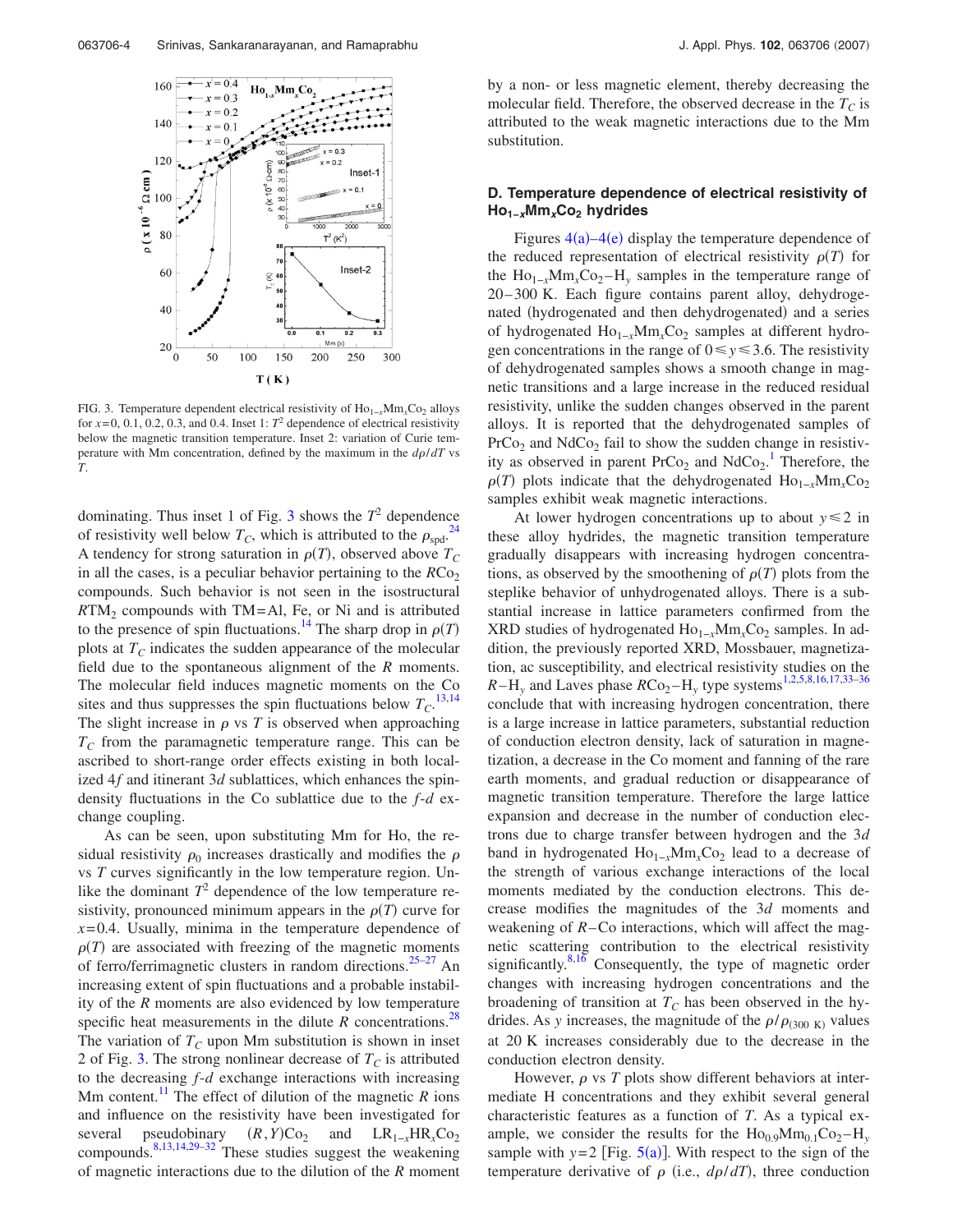<span id="page-5-0"></span>

FIG. 4. [(a)-(e)] Temperature dependent normalized representation of electrical resistivity of  $\text{Ho}_{1-x} \text{Mm}_x \text{Co}_2 - \text{H}_y \text{ (}x=0, 0.1, 0.2, 0.3, \text{ and } 0.4 \text{) for un-}$ hydrogenated, dehydrogenated, and hydrogenated at different hydrogen concentrations (y) in the range of 0–3.6 H/f.u.

regimes are distinguished. At high temperatures, in regime (III), the electrical resistivity increases with decreasing temperature, which makes  $d\rho/dT < 0$ . This temperature activated process is possible down to  $\sim$  130 K. At intermediate temperatures, in regime  $(II)$ ,  $\rho(T)$  exhibits metalliclike behavior with a positive  $d\rho/dT$ . This holds down to  $T_{\text{min}} \sim 50$  K, where the electrical resistivity goes to a minimum. Then resistivity again increases below about  $50$  K in regime (I) with  $d\rho/dT < 0$ . A similar behavior is observed for the rare earth hydride systems $37-41$  $37-41$  with resistivity maxima appearing

around 200–260 K. It is attributed that the hydrogen sublattice forms an ordered superlattice at the lowest temperatures and at higher temperatures, this superlattice is destroyed due to the rapid motion of the hydrogen atoms. This disorderinduced mechanism causes a transition to region  $d\rho/dT < 0$ , which is a characteristic of a semiconductor or an insulator. The temperature variation of resistivity in semiconductors is usually described by various functional forms, such as thermal activation and variable range hopping; i.e.,  $\rho$  $\approx \exp(-T_0/T)^p$  where *p*=1 represents a simple thermally ac-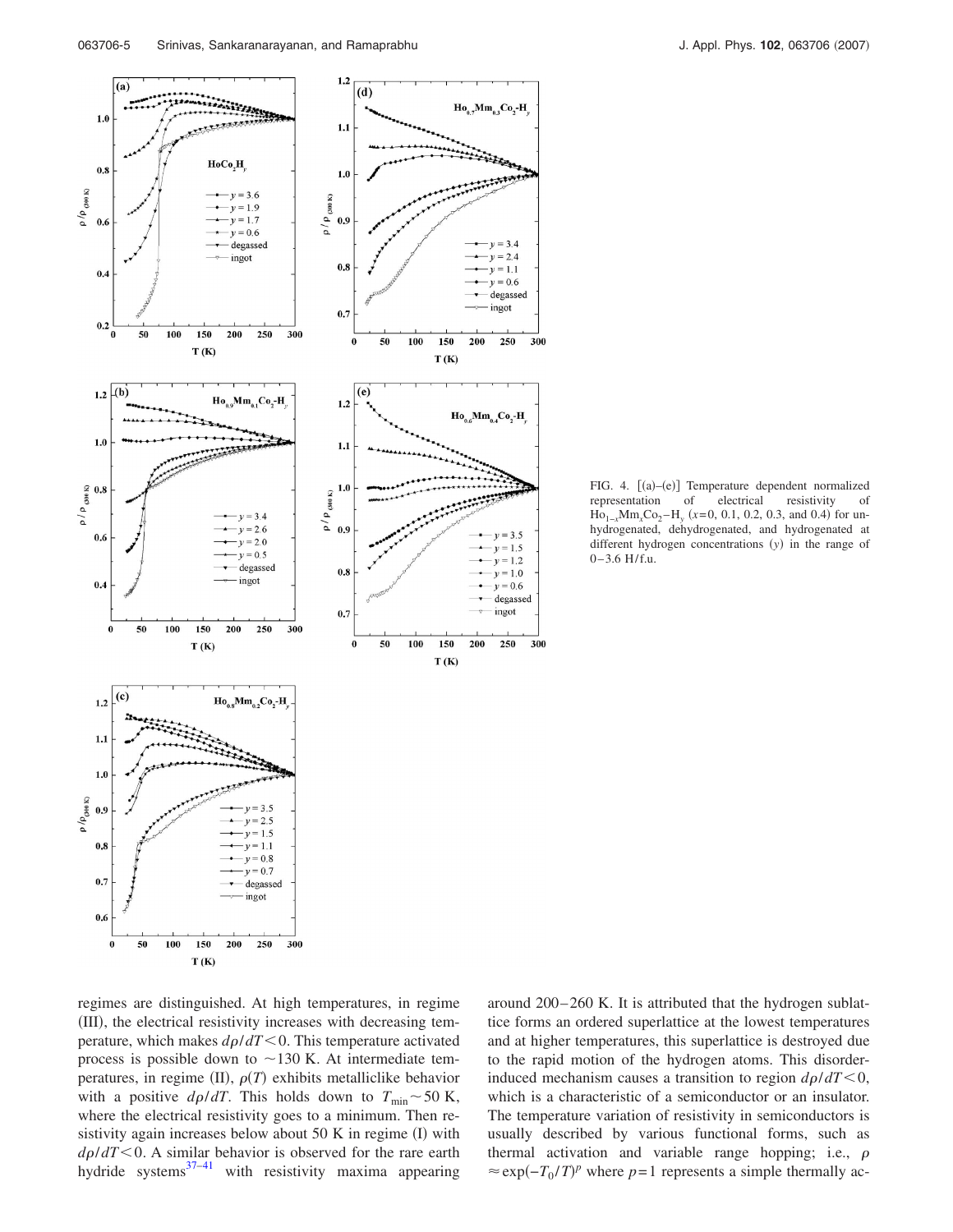<span id="page-6-0"></span>

FIG. 5. [(a)–(d)] The straight line behavior of  $\rho/\rho_{(300 \text{ K})}$  vs ln *T* plots for  $\text{Ho}_{1-x} \text{Mm}_x \text{Co}_2 - \text{H}_y$  (x=0, 0.1, 0.2, 0.3, and 0.4) at the low temperature region.

tivated behavior and  $p=1/3$  is consistent with variable-range hopping.<sup>42</sup> However, in the low temperature regime  $(I)$ , below 50 K, we find a *logarithmic T* dependence of  $\rho(T)$  [Fig.  $5(a)$  $5(a)$ ]. This could be due to Kondo scattering of the free elec-trons by the localized magnetic clusters.<sup>1,[43–](#page-8-25)[49](#page-8-26)</sup>

For the analysis of  $\rho(T)$  plots of  $\text{Ho}_{1-x}\text{Mm}_x\text{Co}_2 - \text{H}_y$  at intermediate and higher hydrogen concentrations we use the following expression:

$$
\rho(T) = \rho_0 - \rho_1 \ln T + \rho_2 T^{\alpha}.\tag{1}
$$

The Kondo term (i.e.,  $-\rho_1 \ln T$ ) is important at low temperatures. The power-law term  $\rho_2 T^{\alpha}$  is the contribution to  $\rho$  from electron-phonon or electron-electron scattering processes. For electron-phonon scattering, the power-law term scales as *T*  $(\alpha=1)$  at high temperatures and as *T*<sup>5</sup>  $(\alpha=5)$  at low temperatures.<sup>50</sup> Electron-electron scattering leads to a  $T^2$ contribution to  $\rho$ .<sup>[51](#page-8-28)</sup> At lower temperature, the  $\rho(T)$  plots are well described by  $\rho(T) = \rho_0 - \rho_1 \ln T$ , characteristic of spinglass or Kondo effect, and this straight line behavior of  $\rho/\rho_{(300\text{ K})}$  vs ln *T* plots is shown in Figs. [5](#page-6-0)(a)[–5](#page-6-0)(d). Figures  $6(a) - 6(e)$  $6(a) - 6(e)$  shows the remaining electrical resistivity  $\rho(T)$ plots for Ho<sub>1−*x*</sub>Mm<sub>*x*</sub>Co<sub>2</sub>−H<sub>*v*</sub> to exhibit a  $T^{\alpha}$  power-law dependence over a wide temperature range. A fit of  $\rho(T) \sim T^{\alpha}$ yields  $\alpha = 1.8 \pm 0.3$ , therefore  $\rho(T)$  is dominated by electronelectron scattering effects.

The appearance of minima in the two-phase region upon lowering temperature can be interpreted with combined resistivity behaviors of the  $\alpha$  phase and  $\beta$  phase. Probably, in the two-phase region, there may be a percolation problem due to the mixture of these two phases. Further, it is attributed to the temperature dependence of miscibility gap (plateau region) of hydrides, which may broaden upon lowering temperature. Increasing H concentration, it can be seen that the resistivity minima gets considerably reduced and completely vanishes in  $Ho_{0.9}Mm_{0.1}Co_2-H_{2.6}$  and  $Ho<sub>0.9</sub>Mm<sub>0.1</sub>Co<sub>2</sub>–H<sub>3.4</sub>$  $Ho<sub>0.9</sub>Mm<sub>0.1</sub>Co<sub>2</sub>–H<sub>3.4</sub>$  $Ho<sub>0.9</sub>Mm<sub>0.1</sub>Co<sub>2</sub>–H<sub>3.4</sub>$ , respectively, [Fig. 4(b)]. At higher hydrogen concentrations all the  $\rho(T)$  plots of Ho<sub>1−*x*</sub>Mm<sub>*x*</sub>Co<sub>2</sub>−H<sub>*v*</sub> represent the thermally activated conduction mechanism throughout the measured temperature region. One must note that this minimum tends to disappear with increasing H concentration, where the system goes from a two-phase region to a single hydride phase region. It does not mean that there is no Kondo effect, since the contribution to the resistivity from the  $\alpha$  phase decreases with increasing H concentration. In the hydride phase even though there is no minima in  $\rho(T)$  plots at the lower temperature region, the very well defined Kondo behavior can be seen in Figs.  $5(a) - 5(d)$  $5(a) - 5(d)$  in a wide temperature range. Further, it can be seen from Figs.  $5(c)$  $5(c)$  and  $5(d)$  that, when approaching the pure hydride phase with increasing H concentration, the slope of  $d\rho(T)/d \ln T$  at lower temperatures increases. This strong increase in the slope of the resistivity with increasing H concentration reveals enhanced Kondo scattering of the free electrons by the localized magnetic clusters. This may be attributed to the increasing localized magnetic clusters. Thus,  $\rho(T)$  plots in the  $\beta$ -phase region suggests full suppression of the long-range magnetic ordering and the presence of either a weak magnetic interaction or the development of paramagnetic or antiferromagnetic clusters, which indicate the onset of incommensurate order or of magnetic fluctuations.

#### **IV. CONCLUSION**

The structural analysis of  $\text{Ho}_{1-x}\text{Mm}_x\text{Co}_2 - \text{H}_y$  (x=0, 0.1,  $0.2, 0.3,$  and  $0.4$ ) in the hydrogen concentration range of 0–3.6 H/f.u. reveals the existence of different hydride phases, which are distinguished by difference in the lattice constants. Ho<sub>1−*x*</sub>Mm<sub>*x*</sub>Co<sub>2</sub> hydrides retain their crystalline na-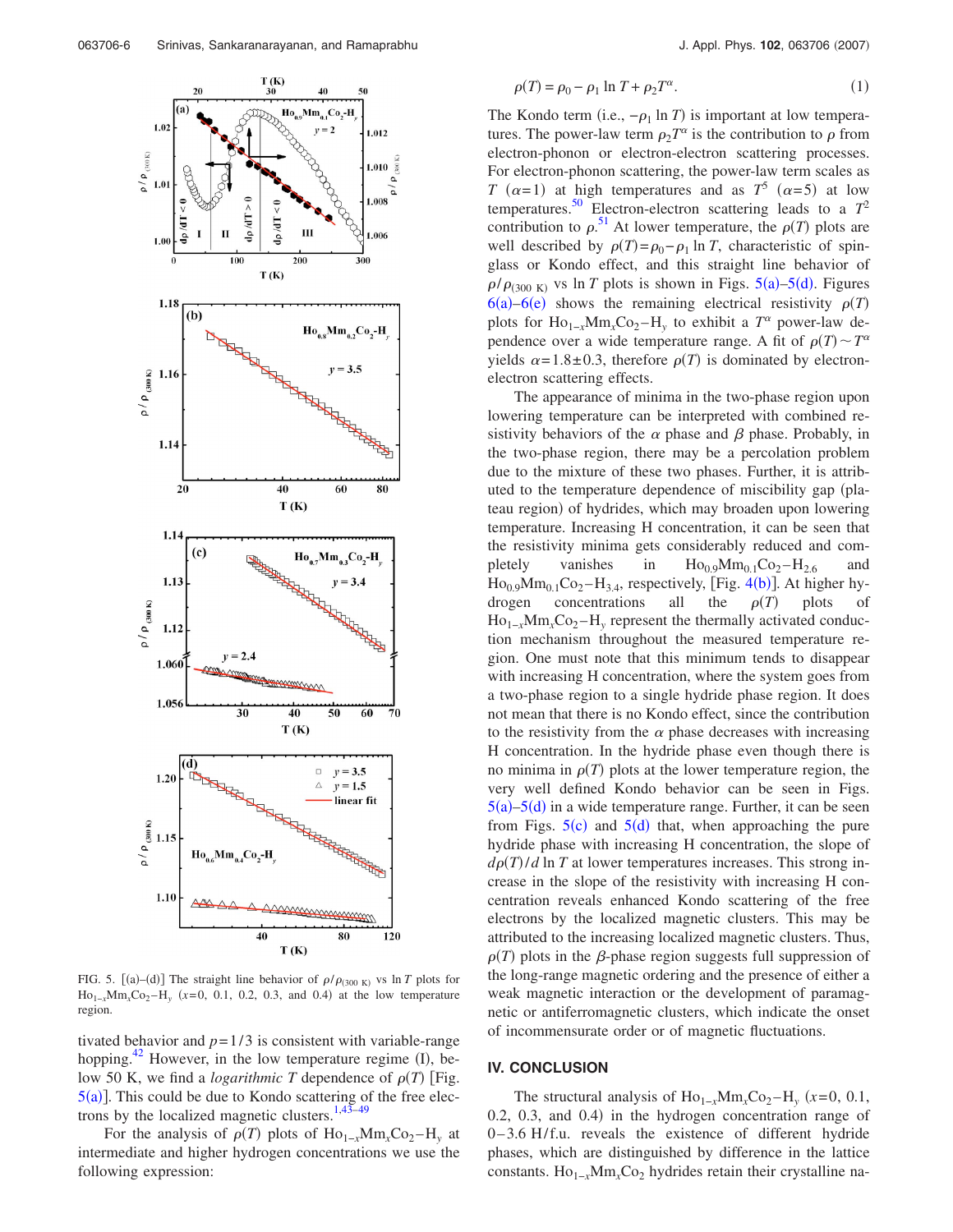<span id="page-7-2"></span>

FIG. 6.  $[(a)-(e)] \rho/\rho_{(300 \text{ K})}$  vs *T* plots for Ho<sub>1−*x*</sub>Mm<sub>*x*</sub>Co<sub>2</sub>−H<sub>*y*</sub> (*x*=0, 0.1, 0.2, 0.3, and 0.4) at higher temperatures; the solid line represents the fit of power-law dependence  $\rho(T) \approx \rho_2 T^{\alpha}$ .

ture with C15 Laves structure without passing through the hydrogen-induced amorphization. The pronounced curvature in  $\rho(T)$  plots at elevated temperatures is due to the spin fluctuation scattering of the conduction electrons. The substitution of Mm for Ho in Ho<sub>1−*x*</sub>Mm<sub>*x*</sub>Co<sub>2</sub> decreases the exchange field acting on the *d*-electron subsystem and thus decreases the magnetic ordering transition temperature. The resistivity studies on the hydrogenated samples reveal a successive suppression of the Curie temperature and thermally activated conduction; the system goes from an ordered magnetic state to a Kondo type behavior. These findings are attributed to the large lattice expansion upon hydrogenation and reduction in the conduction electron density. The temperature dependence of the electrical resistivity at higher hydrogen concentrations

is well described by  $\rho(T) = \rho_0 - \rho_1 \ln T + \rho_2 T^{\alpha}$ , with  $\alpha$  $=1.8\pm0.3$ . The ln *T* dependence at lower temperatures is due to Kondo effect and the higher temperature region is dominated by electron-electron scattering effects.

## **ACKNOWLEDGMENTS**

The authors acknowledge to the DRDO and DST for supporting this work. One of the authors (G. Srinivas) is grateful to IIT Madras for financial support.

<span id="page-7-0"></span><sup>&</sup>lt;sup>1</sup>G. Alefeld and J. Volkl, *Hydrogen in Metals-I*, Topics in Applied Physics (Springer, Berlin, 1978), Vol. 28.

<span id="page-7-1"></span>L. Schlapbach, *Hydrogen in Intermetallic Compounds-I*, Topics in Applied Physics Vol. 63 (Springer, Berlin, 1988).